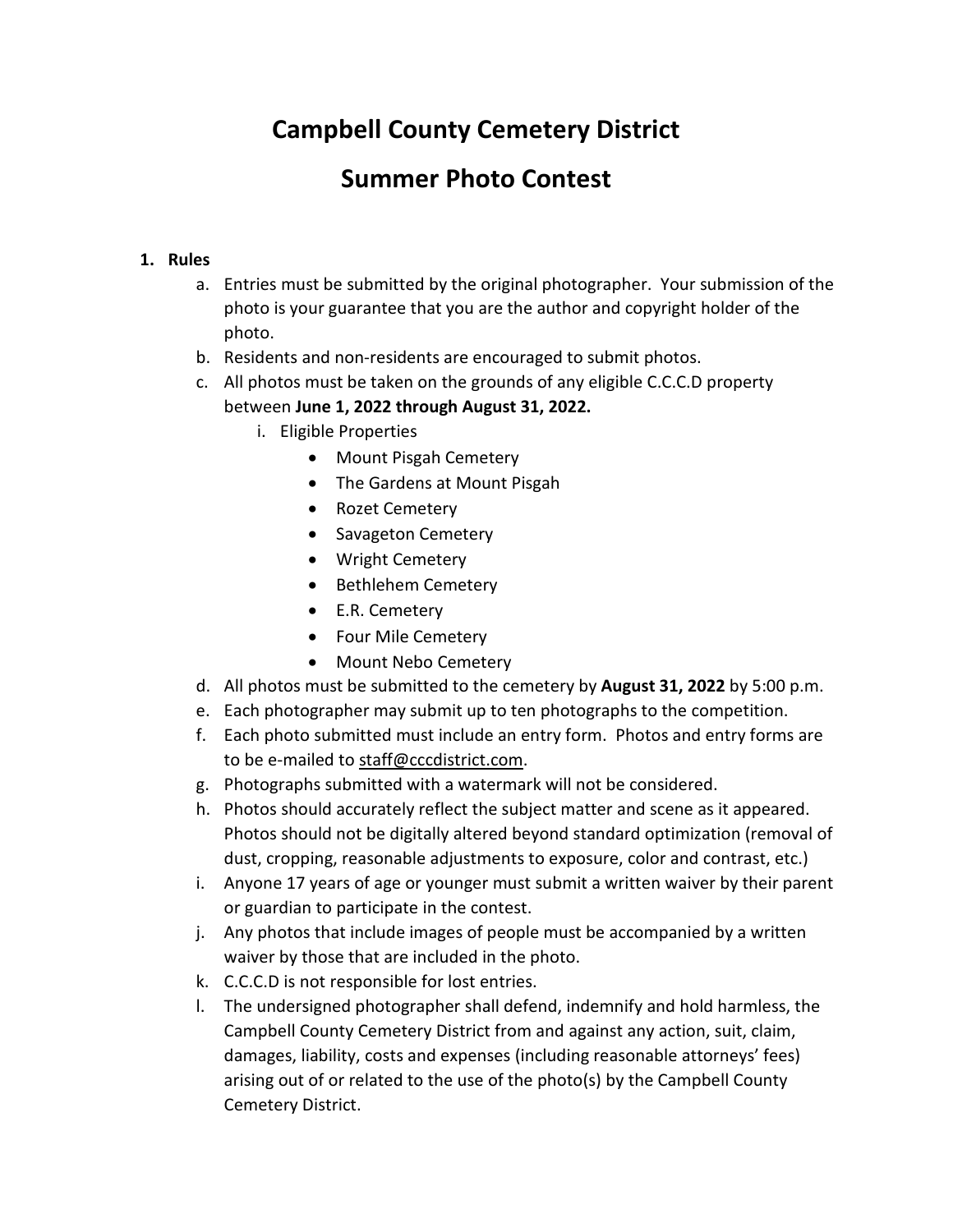- m. Submission of photographs, as part of the contest, includes a license to C.C.C.D to make unlimited and exclusive use of the photograph for the purposes set forth in the Contest Entry Form. The original photographer shall retain all authorship and copyright ownership in the photographs, and may continue to use the photographs, images, and any copies thereof, solely for personal use.
- n. At C.C.C.D's discretion, credit for the photograph may be included in publications.
- o. Photo Criteria
	- i. At the discretion of the photographer.
	- ii. Photos that are of low resolution or quality may not be considered when selecting winners. Photos should be 300 dpi and size 8" x 10".
	- iii. All entries should be submitted by an e-mail or dropped off in person at the cemetery office. Entries must include photographs and entry form. If dropping off in person, photographs must be on a jump drive or CD. Submissions should be e-mailed to [staff@cccdistrict.com](mailto:staff@cccdistrict.com) or dropped off at 804 S. Emerson Avenue Gillette, WY 82718.

#### **2. Categories**

- a. General
- b. Nature and Wildlife
- c. Seasonal
- d. The Gardens at Mount Pisgah

#### **3. Selection Process**

- a. A Panel of judges consisting of:
	- i. C.C.C.D Sculpture Committee
	- ii. Artist Consultant
	- iii. Sexton
	- iv. Administrative Assistant
	- v. Marketing Consultant
- b. People's Choice
	- i. Online voting on Facebook from the public will determine one overall people's choice winner.
- c. C.C.C.D will administer the photo contest and will present all photos to the panel of judges without any identification that may suggest the name or identity of the person who took the photo. C.C.C.D employees, trustees and consultants are prohibited from participating in this contest.

#### **4. Awards/Prizes/Places**

a. In each category winners will receive: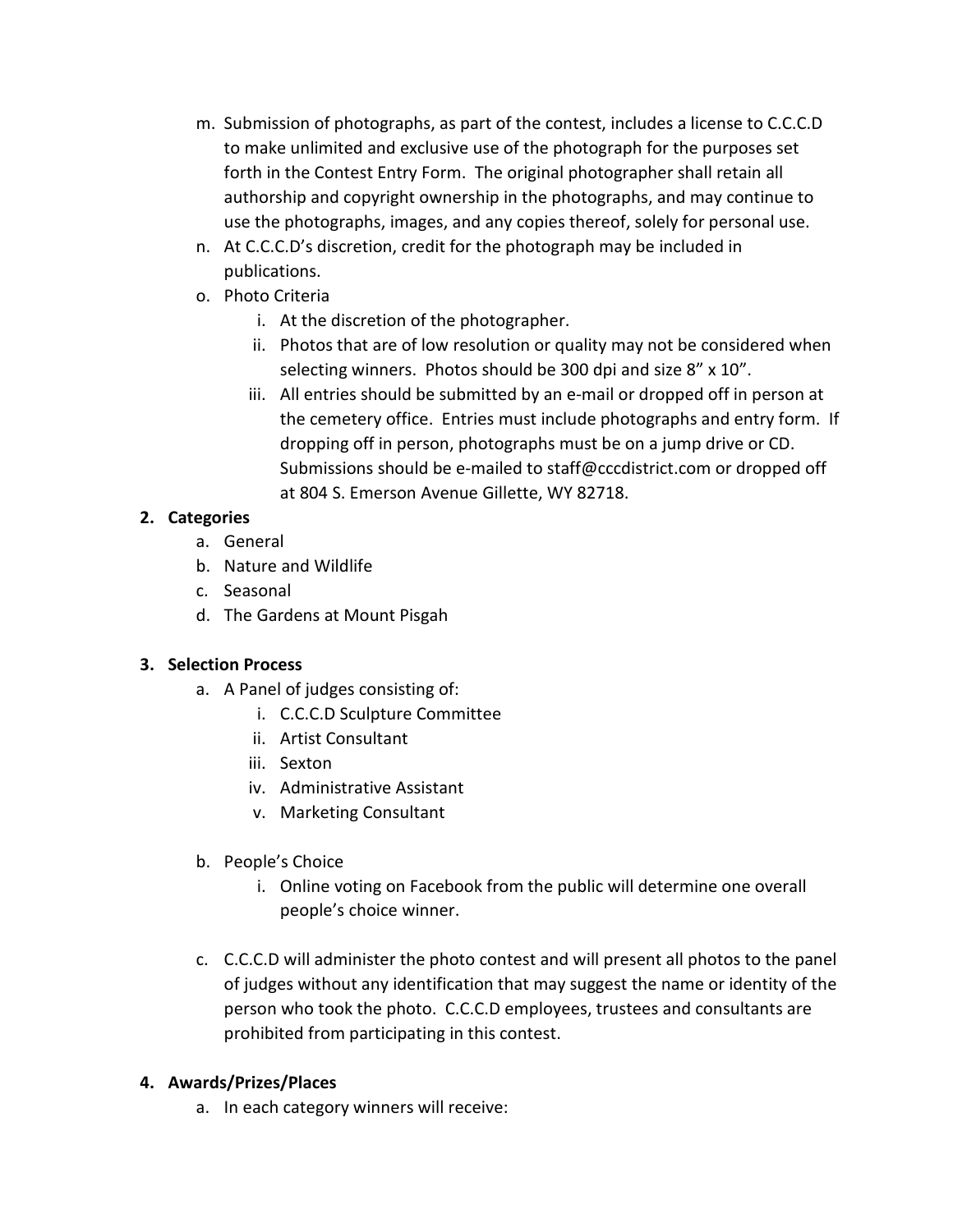- i. 1st: \$75.00 Gold Bucks Gift Certificate
- ii. 2nd: \$50.00 Gold Bucks Gift Certificate
- b. Those who may be unable to use Gold Bucks (ex. visitors to Gillette, WY) may request a gift debit card equivalent instead.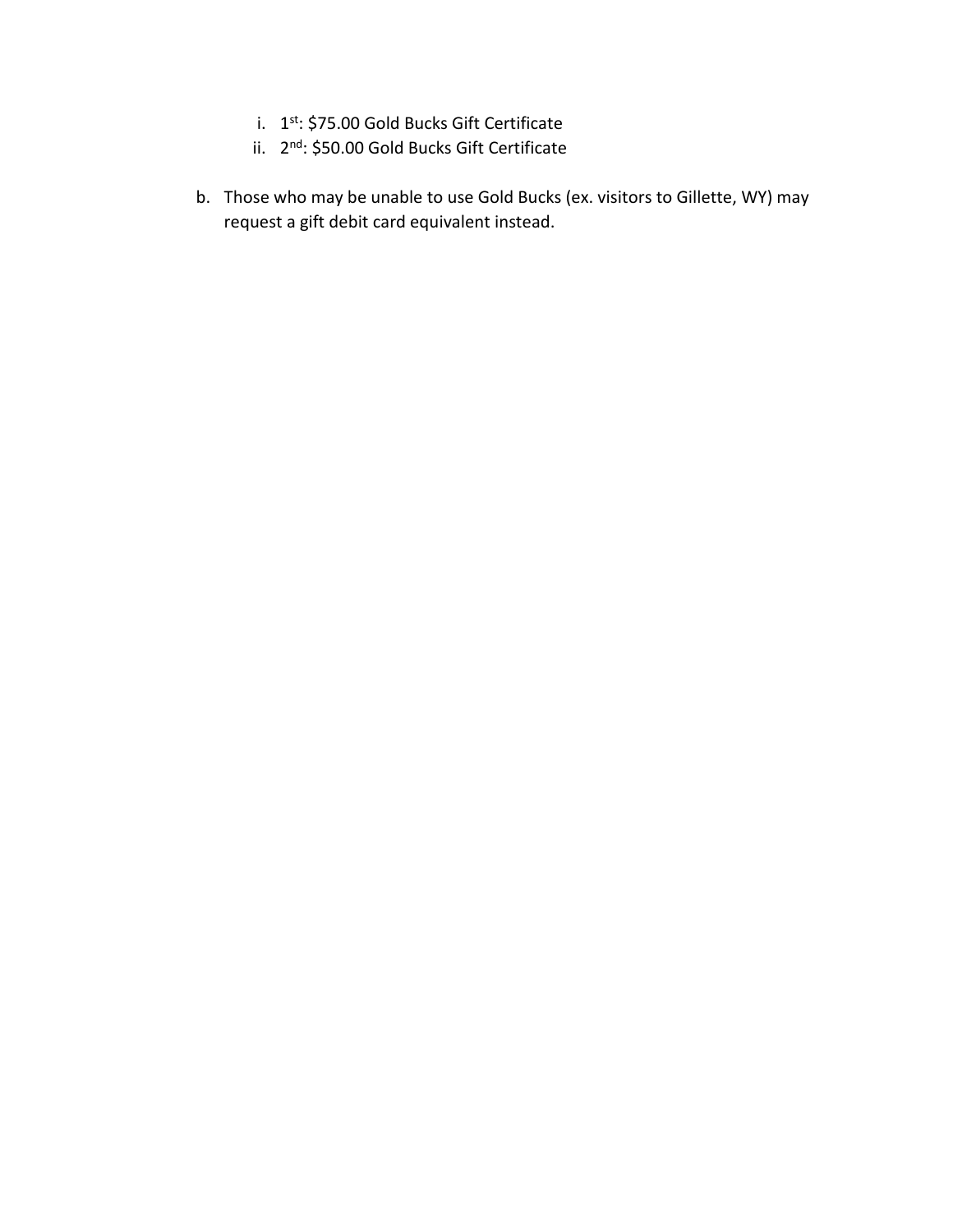# **Campbell County Cemetery District**

### **Summer Photo Contest Entry Form**

| <b>Contestant's Name:</b> |         |                  |  |
|---------------------------|---------|------------------|--|
| <b>Address:</b>           |         |                  |  |
| City:                     | State:  | <b>Zip Code:</b> |  |
| <b>Phone Number:</b>      | E-Mail: |                  |  |

| Photo          | Month / Year | <b>Location</b> | <b>Contest Category</b>                                                |
|----------------|--------------|-----------------|------------------------------------------------------------------------|
| #              | <b>Taken</b> |                 | (General, Nature & Wildlife, Seasonal,<br>The Gardens At Mount Pisgah) |
| 1              |              |                 |                                                                        |
| $\overline{2}$ |              |                 |                                                                        |
| 3              |              |                 |                                                                        |
| 4              |              |                 |                                                                        |
| 5              |              |                 |                                                                        |
| 6              |              |                 |                                                                        |
| 7              |              |                 |                                                                        |
| 8              |              |                 |                                                                        |
| 9              |              |                 |                                                                        |
| 10             |              |                 |                                                                        |

- I am the author of, and have lawful ownership rights to the photos, including the publication and republication rights of the photos.
- The photos are the result of the contestant's sole artistic effort.
- The photos are unique and original and do not infringe upon any copyright, trademark or patent. Any models or persons identifiable in the photos have given approval for publication and distribution (releases) of photos as stated in this entry agreement and the Campbell County Cemetery District shall have no obligation to compensate the models or persons.
- The photo is free and clear of any lien.